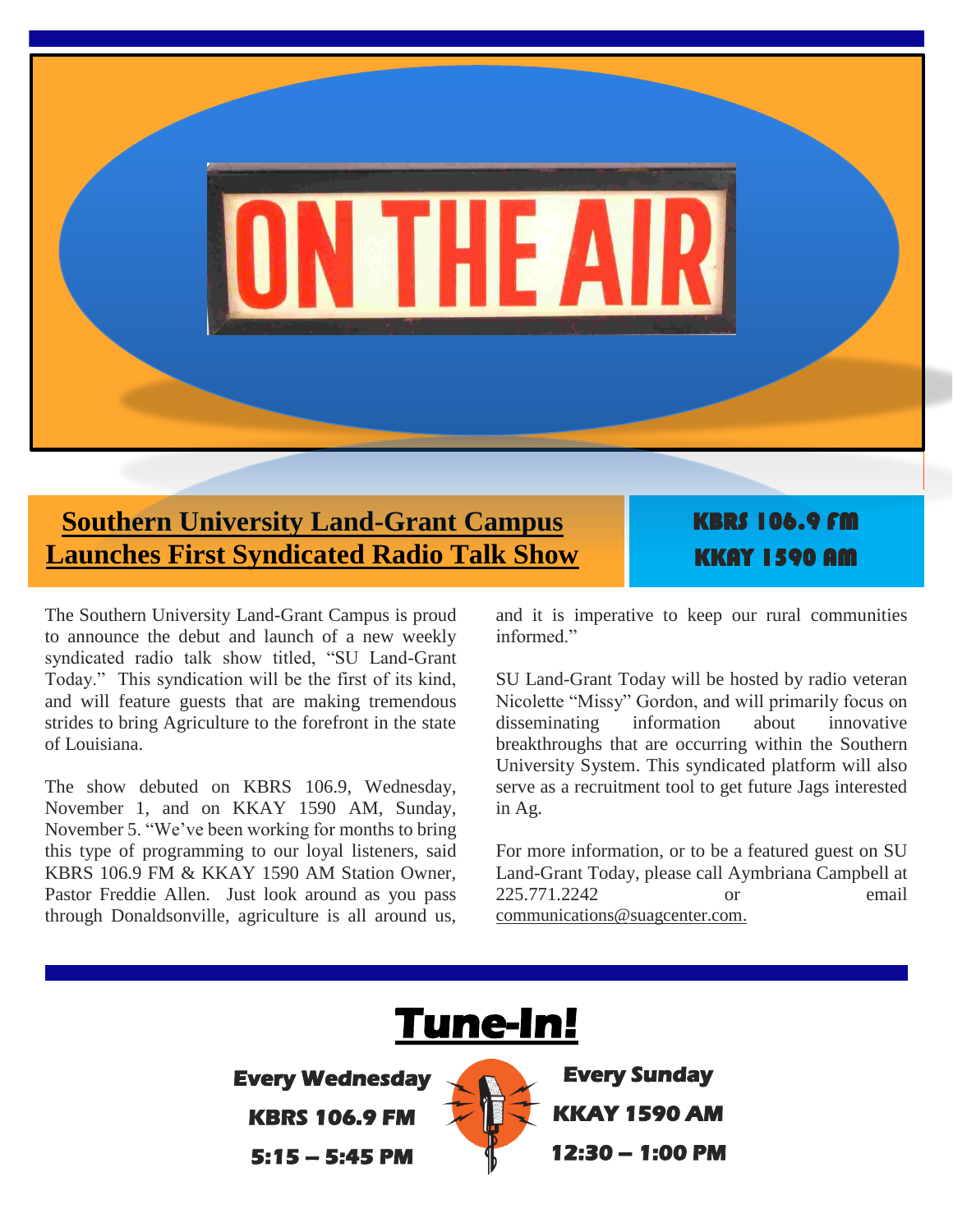

The Southern University MANRRS organization journeyed to Oklahoma City, Ok, October 13- 14, for the Region IV Regional Cluster Meeting.

The Regional Clusters function as the organization's fall debut recruiting event. Each cluster

#### **SUALGC STUDENTS STAND-OUT AT MANRRS REGIONAL CONFERENCE**

includes; Student Competitions, Opportunity Fair, Mock Interviews, and Professional Development Seminars.

The goal of the cluster meeting is to encourage diversity and pluralism and promote the development of those leadership skills that will prepare members for a prosperous career in agricultural, natural resources and related sciences. The organization seeks to provide strategies and techniques that will prove effective for professional development and advancement in today's work environment.

MANRRS hopes to achieve this goal by collaborating with our corporate, federal and university partners to offer seminars that will provide a guide for their future success.

Malik Allen won first place for his team during the opening session with his oration of what MANRRS means to him and several of our students received a perfect score on their Mock Interviews. Graduating Seniors Malik Allen and Joshua Simon received job offers from Bunge Cooperation and Land-O-Lakes. However, both students are interested in pursuing their Masters Degrees at Perdue and North Carolina A&T.

#### **USDA ARS MEET WITH SUALGC OFFICIALS**

The Southern University Agricultural Land-Grant Campus hosted scientists from USDA-Agricultural Research Service (Poplarville, MS Unit) on October 26th. The Director of the Research Unit, Dr. John Adamczyk and his team, focuses on the development of cultural practices, pest management strategies, and cultivars that improve small fruit, vegetable, and ornamental plant production in the Gulf Coast States. Research faculty from the Land-Grant Campus presented

their current research projects to the scientists, followed by a tour of research laboratories and the experimental farm. This learning and collaborative session with scientists from the Land-Grant Campus was designed to discuss possible collaborations and, partnerships, funding opportunities between SUALGC and USDA ARS, student internships, support for the Land-Grant Campus' signature program (BAYOU), Research Sabbaticals for our faculty, and exchange of research equipment to the Land-Grant Campus. Additional meetings have been scheduled to work on the development of an MOU between the two entities.

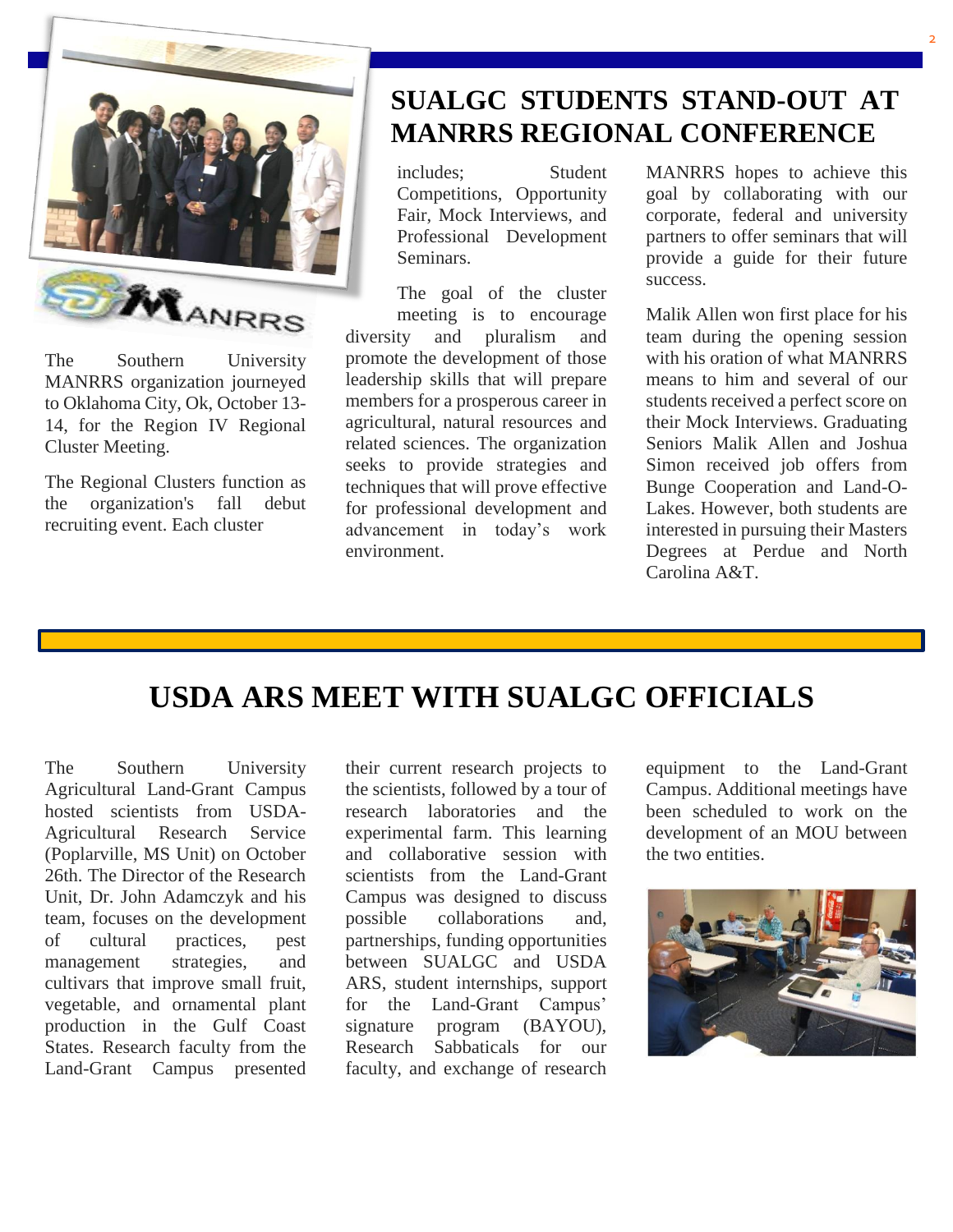#### **URBAN FORESTRY DELEGATION VISIT SUALGC**

A Delegation of five Chinese Urban Forestry representatives, led by Dr. Cheng Wang, Professor and Director of the Center for Urban Forestry Research, Chinese Academy of Forestry in Beijing, China, visited SUALGC on Nov. 6, 2017. The delegation met with the Chancellor-Dean, faculty, staff, and students, and also toured the campus and urban forestry GIS facility, and presented a seminar on "Urban Forestry Development in China," along with several urban forestry research projects. The visit generated interesting discussions including future collaborations in teaching, research and extension between the SU Agricultural Land-grant Campus and Center for Urban



Forestry Research in China. The goal is to promote the international collaboration and scientific and technical exchange in urban forestry and natural resource areas. The Center for Urban Forestry Research in China is a state-owned premier academic organization, a driving force for China's "Urban Forest City" certificate program and Chinese urban forestry policy development. 

#### **COLLABORATION WITHOUT BOARDERS**

On Thursday, November 2, the Agricultural Land-Grant Campus hosted Dr. Anderson Gomes and Dr. Nilton da Silva from the Federal Rural University of Rio de Janiero (UFRRJ). They met with SUALGCadministrators. to include academic program leaders' of the College of Agricultural, Family and Consumer Sciences. This visit was a continuation of conversations about possible avenues of collaboration which began in March of 2017, when Dr. Dawn



Mellion Patin, Vice Chancellor for Extension and Outreach, visited the

Federal University in Brazil as a member of the Southern University delegation. UFRRJ is the largest agricultural school in Brazil, which focuses on agronomy, animal science and veterinary medicine. Representatives from both institutions the table were excited about exploring opportunities for visits of additional faculty and staff, student and faculty exchanges and future collaborative research and outreach efforts.

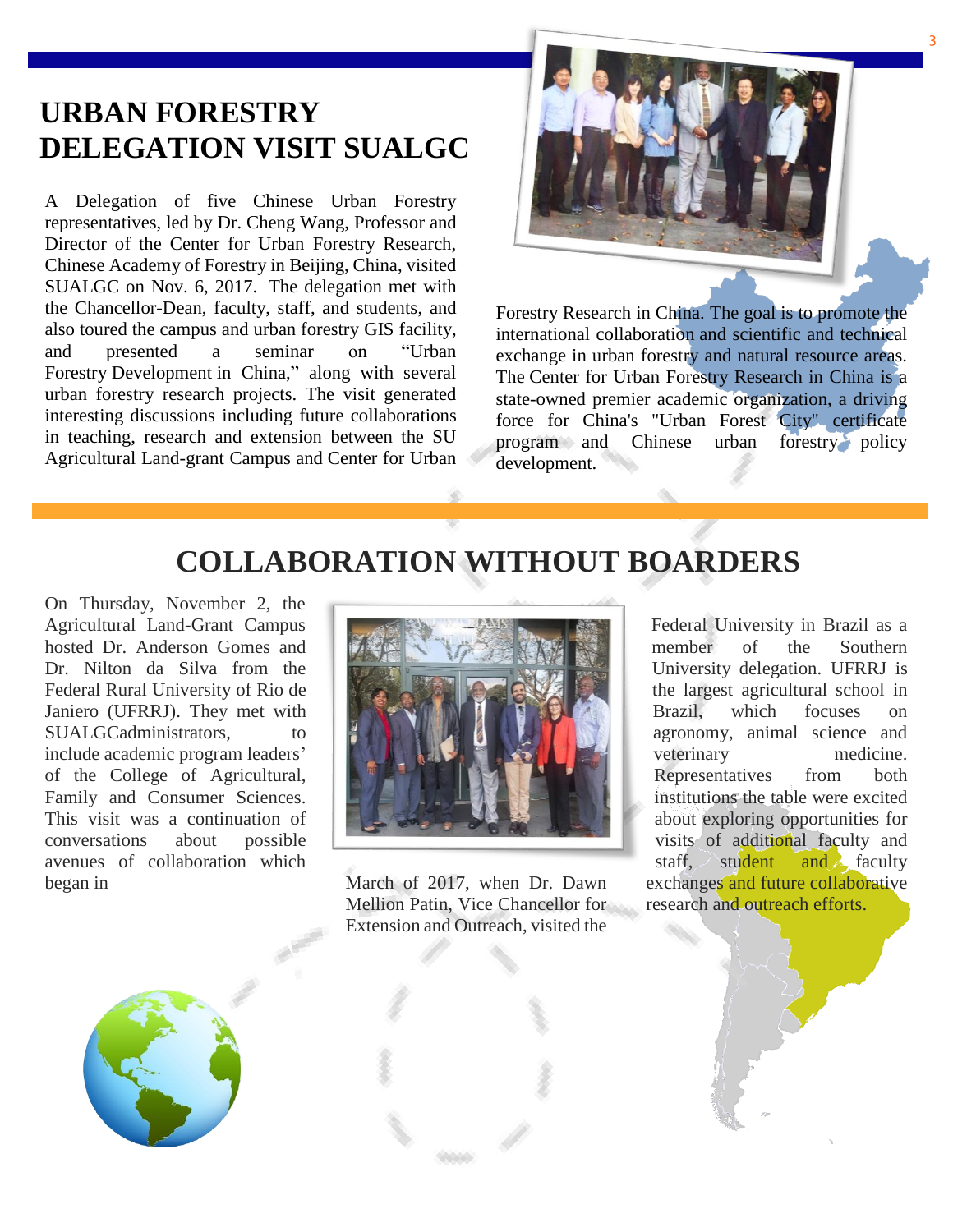#### **JAGRICULTURE BRINGS AWARENESS TO BREAST CANCER AND THE IMPORTANCE OF SELF-EXAMINATION**



*Bar-Tini Afternoon Mixer* Jagriculture Director, Kim W. Butler, and guest speaker Marva Hawkins address the importance of early detection as it pertains to Breast Cancer Awareness

In recognition of Breast Cancer Awareness Month, Jagriculture hosted a bra decorating contest. The bras submitted by male and female students were judged by three breast cancer survivors who each gave a testimony on the importance of early detection at the Afternoon Bra-Tini Mixer, on October 30, 2017. The Prize was a \$50 gift card to Victoria's Secret. During the Mixer, students learned about the signs and symptoms of breast cancer. Students also discovered that there are various types of breast cancers and men as well as women should do selfexamination as early as 20 years of age. The two most common types of breast cancer are: Ductal Carcinoma and Lobular Carcinoma. Self-examination



demonstration cards were distributed and the students were very inquisitive during the Question and Answer session. It was important to present this epidemic in a way that would capture the attention of this generation. Breast cancer among young women and men has become more prevalent in the last 10 years. This wave can be attributed to performance enhancing drugs, exposure to radiation and high estrogen levels caused by obesity. Our students promised to 1) share what they learned 2) ask about their family history 3) do regular selfexaminations and consult with a physician.



This month's cultural series of Jagriculture was geared towards professionalism and employability. MANRRS and SAF sponsored the second activity of the cultural

series which occurred on Thursday, November 2. Both are national organizations which place emphasis on Professional Development and Job Placement.

As we approach fall graduation and the beginning of spring, corporations and national organizations are seeking applicants to fill pertinent positions for full time and summer internships. Experts informed students on the importance of Professional Etiquette when seeking employment. Students learned the distinction between federal and cooperate resumes during the resume building session. Topics such as cooperate research, valuable verbiage and the importance of proofreading were thoroughly examined. Students were provided with interview tips and techniques which included buzz words and fillers. They were encouraged to prepare interviews by doing mock interviews with friends and or in the mirror. The session also touched on social media decorum and "What Not to Wear" which explained the difference between casual wear and professional dress, behavior and overall presentation.

#### FAST FACTS

2,47

The American Cancer Society estimates for breast cancer in men in the United States for 2017 are about 2,470 new cases of invasive breast cancer

# 7 out of 10

The American Cancer Society estimates that 7 out of every 10 women develops ductal breast cancer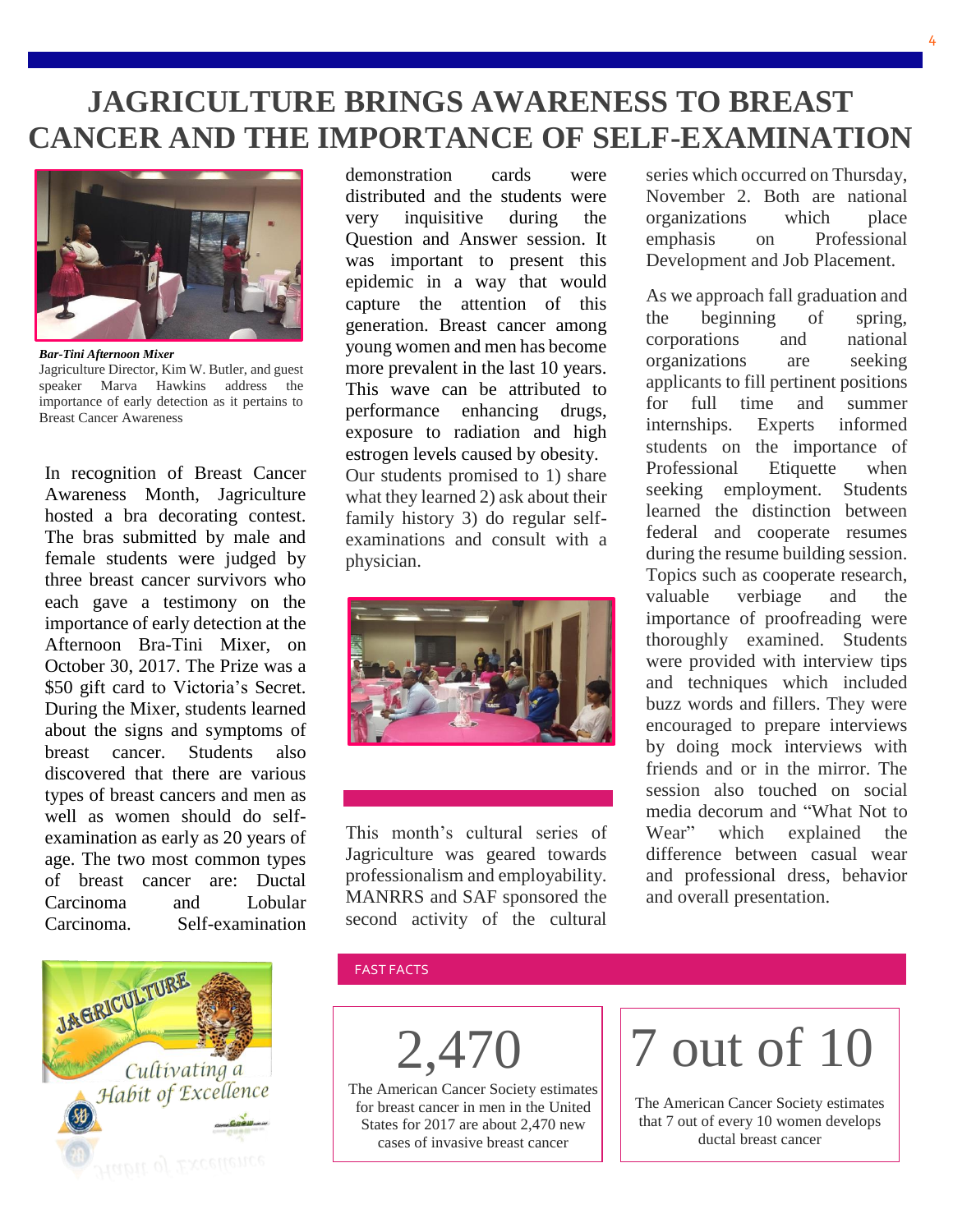## **BIG BUDDY 19TH ANNUAL DAY OF THE MENTOR**

On Friday, October 20, Mr. Samuel Ross, Communication Specialist, and Dr. Tiffany Wilkerson-Franklin served as Mentors for a Day! Little Buddies, Mr. Jadan Robinson, a 6<sup>th</sup> grader at St. Francis Xavier and Miss Tamara Burks, an 8<sup>th</sup> grader at Hosanna Christian Academy enjoyed a busy and informational day with their Big Buddies.

According to Big Buddy Mentoring Baton Rouge, the program provides ongoing assetbased programming for youth ages 5 to 18 focused on building resiliency against poverty, crime and academic failure – major threats to the economic development of our community. Big Buddy has been serving young people in the Baton Rouge community for more than 35 years. They are a local organization that serves an estimated average of 500 young people per week.

The objective of the 19<sup>th</sup> annual event was to allow youth to shadow their Big Buddy at their workplace for the day. So, we began with a breakfast and introductions with our buddies at Boudreaux's. After breakfast, the group traveled to the SU AG Land-Grant Campus to tour the facility and meet available staff. Youth spent time with Dr. Oscar Udoh who encouraged youth to, "stay focused on their goals and surround themselves with positive peers". Dr. Wilkerson-Franklin arranged a meeting with Congressman Garrett Graves where youth were engaged in conversations centered on the need to continue mentoring and other youth development projects the state. "Mentoring programs play an integral role in the success of our young people and we need to make sure they stay around by ensuring funding allocations continue to flow to Louisiana", said Wilkerson-Franklin.

#### **SUALGC CONNECTS WITH SU LAB FOR STEAM NIGHT**



It was an exciting evening for students at Southern University Laboratory School, as SUALGC Staff, invited by Mrs. Angela Carter-Robinson, participated in their annual STEAM Night. The goal of the event was to create exciting, hands –on learning experiences for students and

parents in the areas of

science, technology, engineering, agriculture, art, and math.

The SUALGC staff provided hands-on demonstrations for youth at the event, which included a live rabbit, drones, and 4-H Science Day activity, Motion Commotion. SUALGC staff and students in attendance included Nicolette Gordon and Dr. Tiffany Franklin

(4-H and Youth Development); Jennifer Brown, student and Dr. Harold Mellieon (Animal Science and Pre-Vet Medicine) and Dr. Marlin Ford (Urban Agriculture).

Youth were awed by the performance of the drones, during Dr. Ford's presentation. They asked questions about the video capabilities and overall performance. The 4-H Science Day Motion Commotion activity is a two-part experiment that investigates the physical and human factors of motion using toy cars to simulate a speeding car collision and distracted driving.

Participants engaged in a dialogue with Ms. Brown and Dr. Mellieon about the rabbit, which many fondly referred to as "Misty". The mission of the event was accomplished, as youth were introduced to an array of activities related to Science, Technology, Engineering, Agriculture, and Mathematics (STEAM).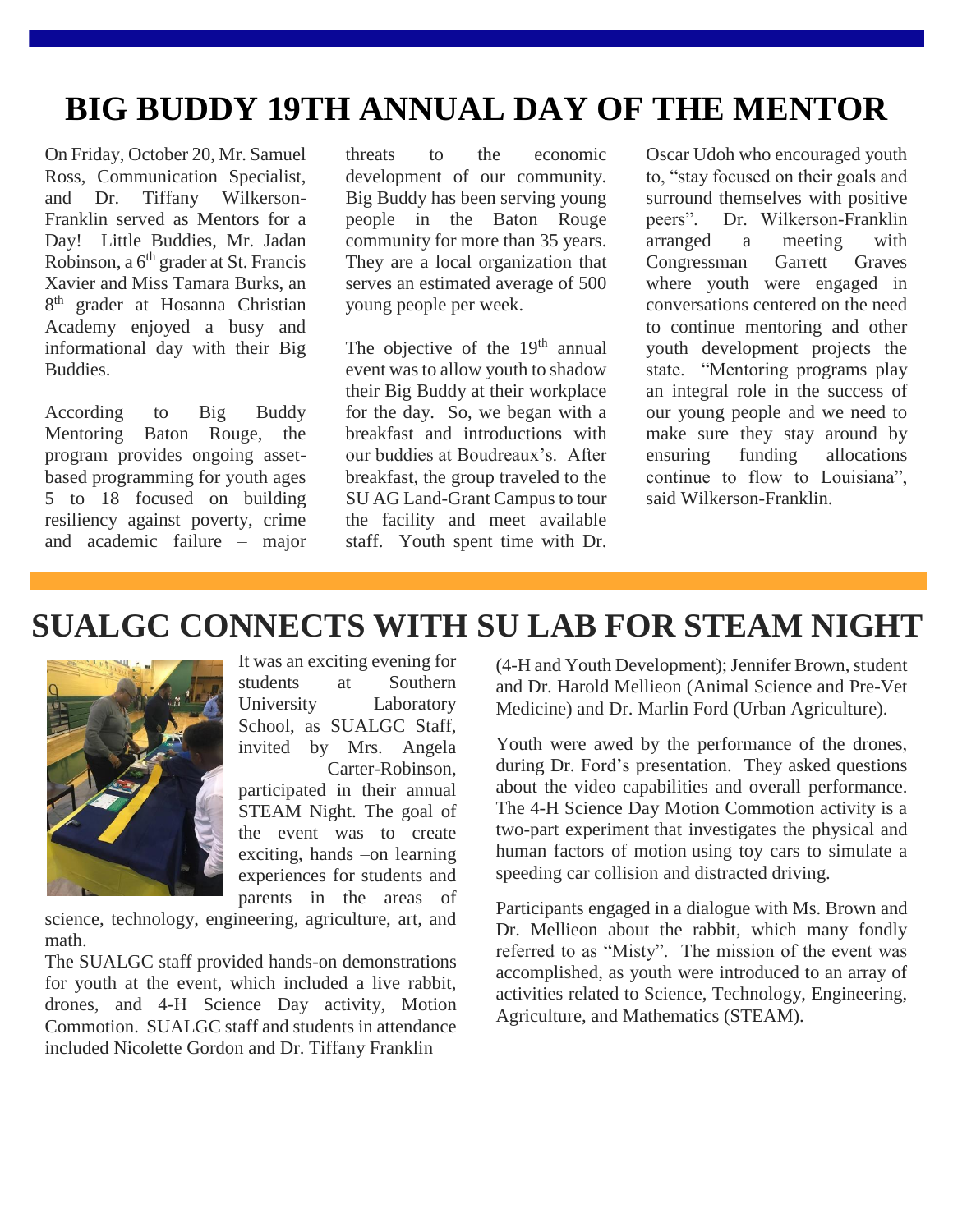### **SUALGC ALUMNA SHARES KEYS TO SUCCESS**

The Southern University Agricultural Land-Grant Campus continued its Fall Seminar Series on October 26, with a presentation Dr. LaPorchia Collins, Professor of Practice at Tulane University. Dr. Collins outlined her Journey from Southern University, to graduate school, and on to career.

Dr. Collins provided eight keys that will aid on the journey to the

accomplishment of success such as "'Know your why', 'Make your own way', and 'Be the influence'". While she focused her presentation to the students in the audience, faculty, staff and others were able to glean from those tips as well.

During the presentation Dr. Collins emphasized to students the importance of building professionalism through organizations such as Minorities in Agriculture, Natural Resources and Related Sciences (MANRRS). She shared how MANRRS helped to mold her as a student and how it also presented careers opportunities that were not presented elsewhere. Lastly, Dr. Collins credited her former

professor, Dr. Patricia Meyinesse, with helping her to get to where she is today. She shared how Dr. Meyinesse encouraged her by saying, "I can see you going further." Dr. Collins offered the same encouragement to attendees as she concluded her presentation.



LaPorchia Collins, *Professor of Practice, Tulane University.*

Next Era, a new statewide youth movement of The Louisiana Campaign for Tobacco-Free Living, trained sixteen youths at St. Helena College & Career Academy, on October 4. Teens worked through ice breakers, team building exercises, group discussions, and peer surveys to gain more knowledge on how they can become the change agents to end tobacco use. Statistics show that there are more

#### **"NEXT ERA" TEEN TRAINING**

tobacco related deaths among the African American community than any other racial ethnicity. Many of the teens were shocked to know that there are more deaths caused by smoking than AIDS, car accidents, and alcohol in the state of Louisiana.

"Currently, St. Helena Parish does not have a no-smoking ordinance, and we are going to work with our local Police Jurors to try and change this, said OMG Past President, Kyla Bryant. It's unfair to us to have to be forced to inhale second-hand smoke, and I will definitely fight along with my peers to change this."

According to Jamie Bruins, Regional Manager of Region 9, (The Louisiana Campaign for Tobacco Free Living) out of the

entire state of Louisiana only fourteen municipalities have nosmoking bans in public places. Youth Advocates will spend the duration of the grant cycle creating community projects that will bring awareness to their peers as they work towards a Smoke-Free St. Helena.

If you would like to take a survey, or be involved with the Next Era Program, contact Nicolette Gordon in St. Helena Parish at  $-$  (225) 222-4136.

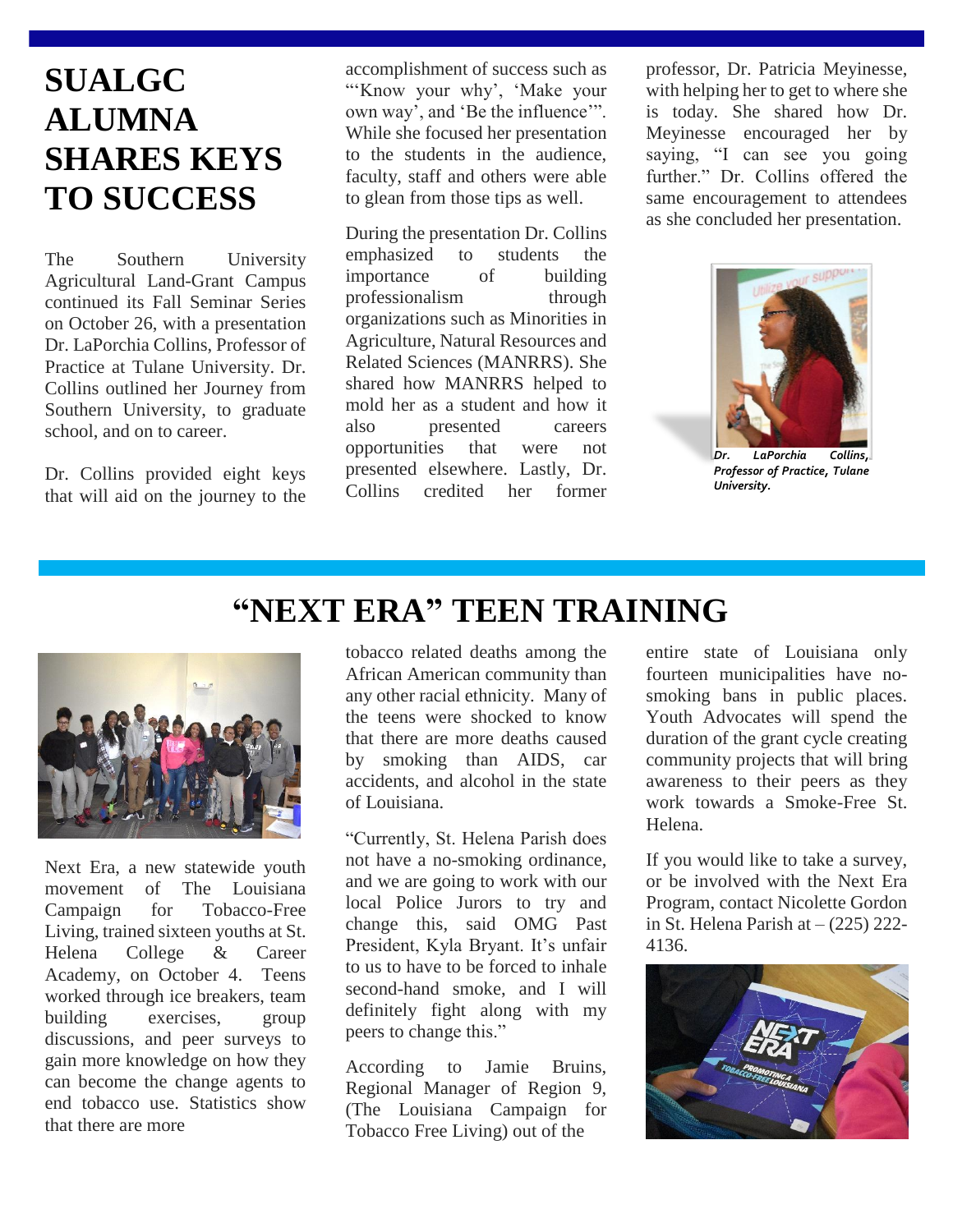### **COMMUNITIES OF COLOR NETWORK SUCCESS**

Three years ago (in November), Ms. Brenda Harris, owner of Club Infinity was encouraged by Communities of Color Network (CoC) to celebrate Great American Smoke-out (GASO) Day at Club Infinity, located at 6894 Plank Rd. Baton Rouge, LA. Though Ms. Harris was hesitant about having a GASO event, the event was a success.

Ms. Harris articulates she preferred a smoke-free club but had always been concerned about losing some of her longtime customers. However, after the success of the

GASO event, Ms. Harris decided to experiment by having Smoke-Free Thursdays at Club Infiniti. Further, CoC's Regional Coordinator, Frankie Poland, continued to follow up with Ms. Harris offering resources and support to both Ms. Harris and her customers.

Ms. Harris is enthused about Baton Rouge's upcoming smoke-free ordinance. She feels her Smoke-Free Thursdays have made her less apprehensive about Club Infiniti being smoke-free every day. She also indicates that her Thursdays have not experienced loss of customers or revenue and that her customers look forward to Smoke-Free Thursdays. She says "…without the Communities of Color Network pushing and encouraging me I would have never tried it on my own".

This year Great American Smokeout Day (GASO) will be celebrated at Club Infinity 6894 Plank Rd., Baton Rouge , LA from 9:30pm— 11:30pm.

#### **FOOD SAFETY TRAINING IN ST. MARTIN PARISH**

Food Safety Certification Training is underway in St. Martin Parish, conducted by Dr. Fatemeh Malekian, Professor, Southern University Agricultural Land-Grant Campus. Close to 30 participants have completed three of five sessions, held at Parks Middle School located in the town of Parks. The group is composed of numerous owners and workers in food service or related enterprises, plus others interested in starting a food business or enhancing their personal knowledge.

The Food Safety Certification Training is offered by SUALGC as part of the program *Enhancing Capacity of Louisiana Small Farms and Businesses*. The curriculum follows the ServSafe Food Handler Participants receive resource materials and a certificate of completion at the final session.

This is the third Food Safety Certification Training. Previously it was held in Marksville and Opelousas.

#### **YOUTH & FAMILY EXPO STATE COMPETITION**

SUALGC hosted the Youth & Family Expo State Competition on November 4, for the culminating event of this year's youth development showcase. The classifications for competition were broken into Senior and Junior divisions in the categories of Public Speaking, Illustrated Talk and Creative Writing. Previous showcases were clustered into three Regions of Louisiana Florida (St Helena), Acadiana (St. Landry) and Delta (Madison) and the winners from those events competed in Saturday's activity.